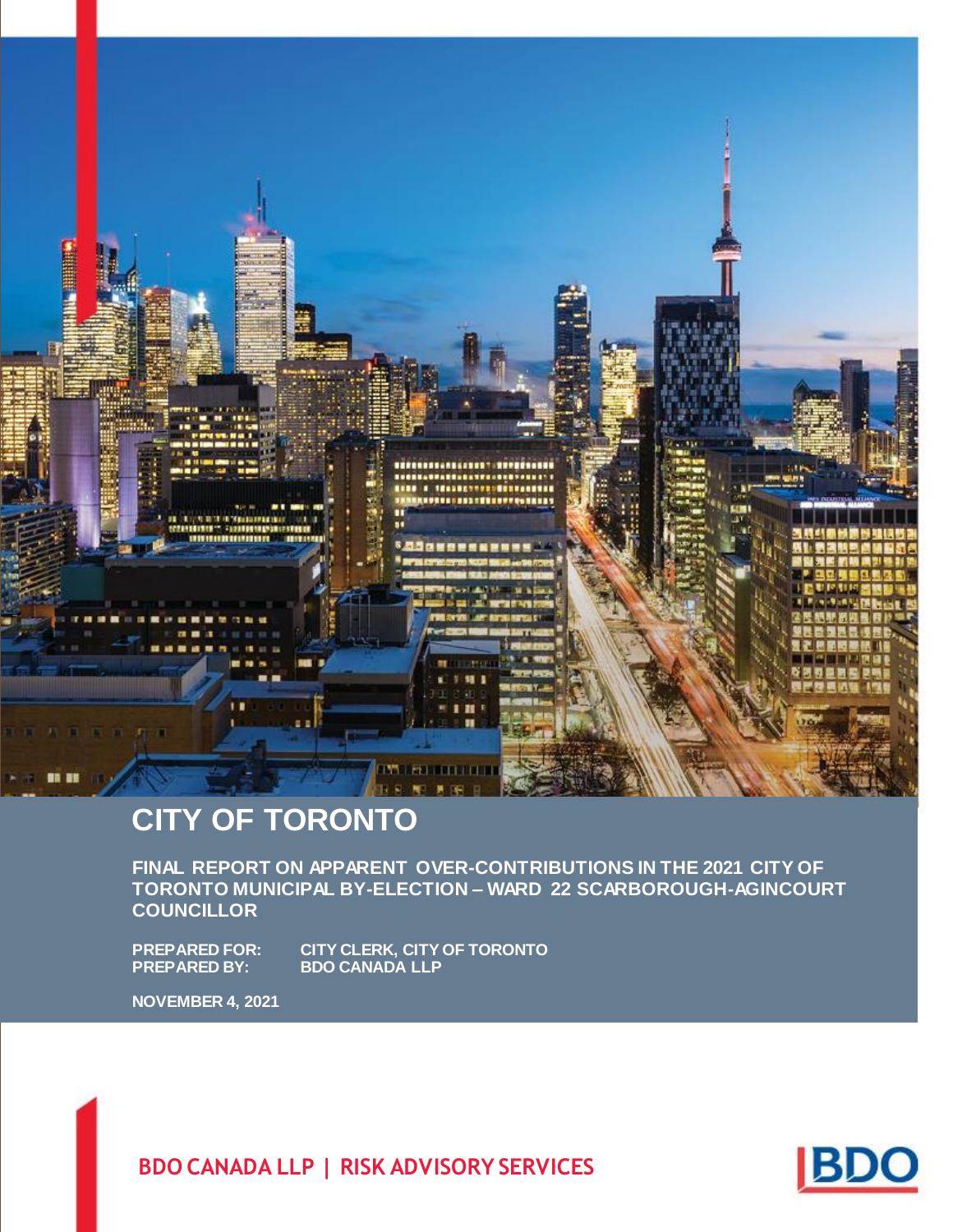

#### **OBJECTIVE AND SCOPE**

The objective of this review was to conduct an independent evaluation of the financial statements submitted by candidates in Toronto's 2021 municipal by-election for Ward 22 Scarborough-Agincourt Councillor, in order to:

- 1. Determine whether any contributions to candidates appeared to have exceeded the contribution limits as defined in the Municipal Elections Act, 1996 ("the Act"); and
- 2. Prepare a report to the City Clerk in respect to each contributor who appeared to have contravened any of the contribution limits outlined in the Act.

# **BACKGROUND**

#### **General Election Information**

In accordance with the Act, the City Clerk administered Toronto's municipal by-election for Ward 22 Scarborough-Agincourt Councillor on January 15, 2021. There were 27 certified candidates whose names appeared on the ballot.

#### **Reporting Requirements under the Municipal Elections Act**

Under section 88.25(1) of the Act, all candidates who filed a nomination paper must also file a financial statement reflecting their election campaign finances from the date they filed their nomination up to 45 days after voting day.

In accordance with section 88.34 of the Act:

*"88.34 (1) The clerk shall review the contributions reported on the financial statements submitted by a candidate under section 88.25 to determine whether any contributor appears to have exceeded any of the contribution limits under section 88.9."*

The Act defines campaign contributions as money, goods, or services that are given to a candidate for use in their campaign, including money and goods that a candidate (or spouse) contributes to their own campaign.

In reviewing these contributions listed on the financial statements, the City Clerk is to determine whether the following contribution limits appear to have been exceeded:

#### *"Maximum contributions to candidates*

*88.9 (1) A contributor shall not make contributions exceeding a total of \$1,200 to any one candidate in an election.*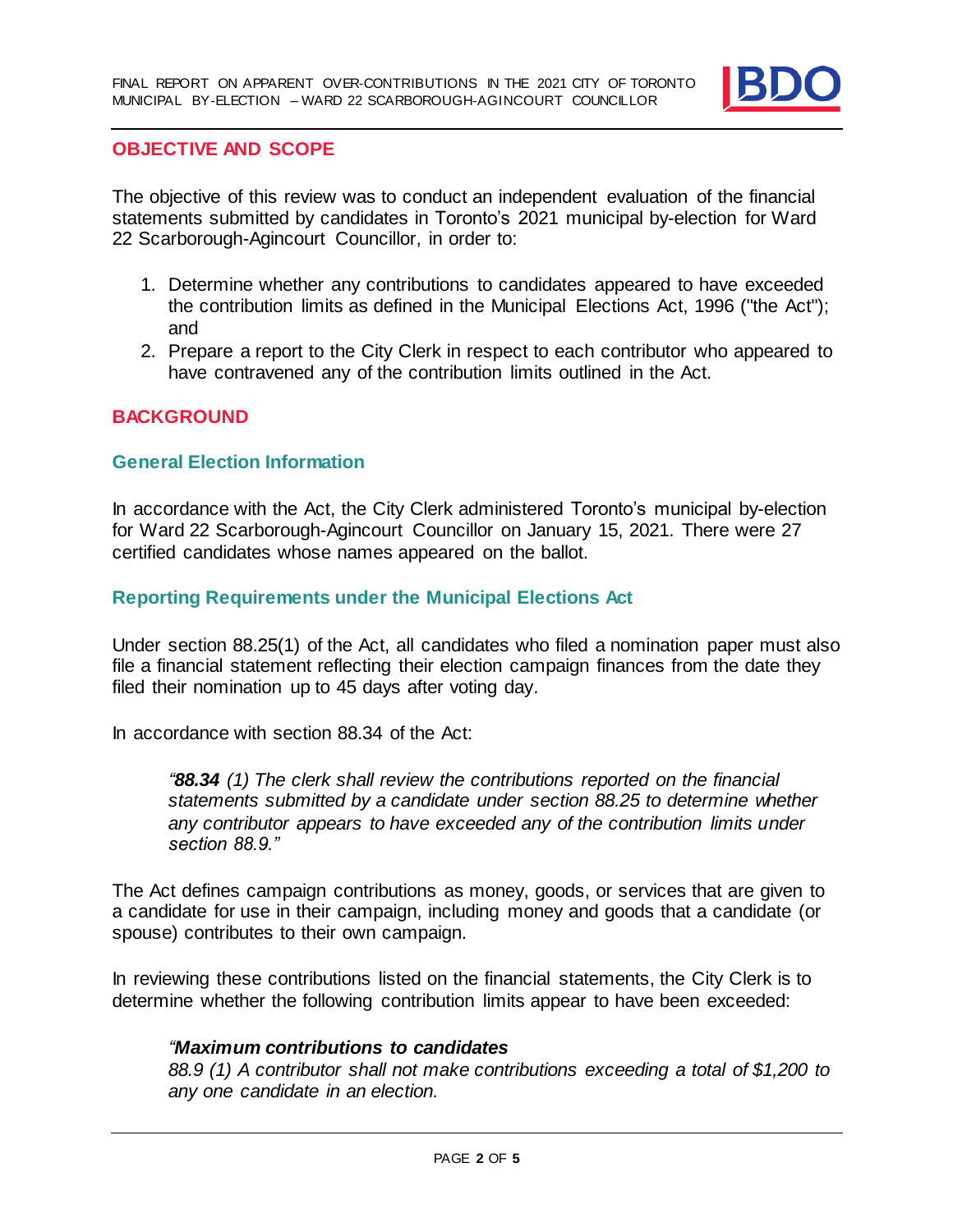

#### *More than one office*

*(2) If a person is a candidate for more than one office, a contributor's total contributions to him or her in respect of all the offices shall not exceed \$1,200.*

# *Exception, mayor of City of Toronto*

*(3) Despite subsections (1) and (2), for the purposes of those subsections the maximum total contribution that a contributor may make to a candidate for the office of mayor of the City of Toronto is \$2,500.*

# *Multiple candidates*

*(4) A contributor shall not make contributions exceeding a total of \$5,000 to two or more candidates for office on the same council or local board.*

#### *Exception, candidates and spouses*

*(5) This section does not apply to contributions made to a candidate's own election campaign by the candidate or his or her spouse."*

# **Maximum contributions to a candidate's own election campaign**

*"88.9.1 (1) A candidate for an office on a council and his or her spouse shall not make contributions to the candidate's own election campaign that, combined, exceed an amount equal to the lesser of,*

- *(a) the amount calculated by adding,*
	- *(i) in the case of a candidate for the office of head of council of a municipality, \$7,500 plus 20 cents for each elector entitled to vote for the office, or*
	- *(ii) in the case of a candidate for an office on a council of a municipality other than the office of head of council, \$5,000 plus 20 cents for each elector entitled to vote for the office; and*

*(b) \$25,000."*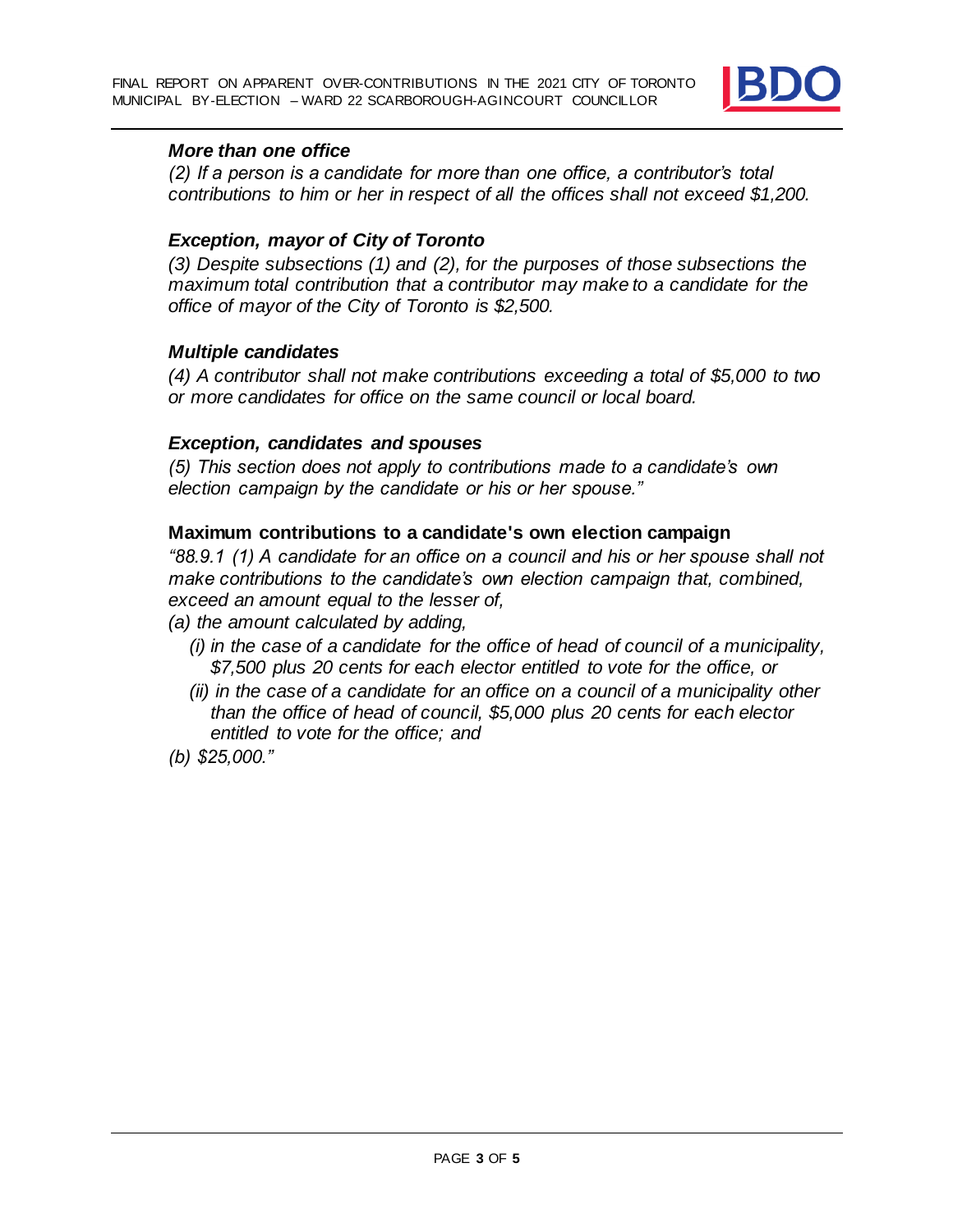

# **APPROACH**

To perform this review, the Election Services unit of the City Clerk's Office provided BDO Canada LLP ("BDO") with PDF scans of all financial statements filed by candidates.

Election Services also provided BDO with a data extract containing all contributions entered into the Electronic Financial Filing System, which is an online application developed by the City of Toronto and provided to candidates for entering and keeping track of their campaign finance information. If a candidate did not use the Electronic Financial Filing System, Toronto Elections staff entered the information listed on the candidate's financial statement into the system on their behalf.

# **To ensure the completeness of the financial statements, BDO performed the following:**

- ▶ Compared the candidates for whom BDO did not receive financial statements to the candidates identified as being in default of the Municipal Elections Act to confirm that these financial statements had not been submitted.
- Compared candidates who listed \$0 in contributions on their financial statements to the list of candidates identified by Elections Services staff as having no expenses or contributions.

# **To ensure the completeness and accuracy of the data extract from the Electronic Financial Filing System, BDO performed the following:**

- ▶ Compared the total value of contributions from each candidate's financial statement to the total value of contributions for the candidate in the Electronic Financial Filing System data extract to confirm completeness and ensure there were no duplicate entries in the data extract.
- ▶ Compared, on a line-by-line basis, each contribution from the candidate's financial statement with the Electronic Financial Filing System data extract in order to confirm the completeness and accuracy of the contributor names, addresses, and contribution values.
- Identified and corrected any variances between the candidates' financial statements and the Electronic Financial Filing System data extract, utilizing the candidate's financial statement as the source data.

**Once BDO was confident in the completeness and accuracy of the data, the following procedures were performed to identify any contributors that had contributed to candidate(s) in excess of the contribution limits set out in the Act:**

**Compared the contributions per contributor to the single candidate limits (\$1,200** for Councillor).